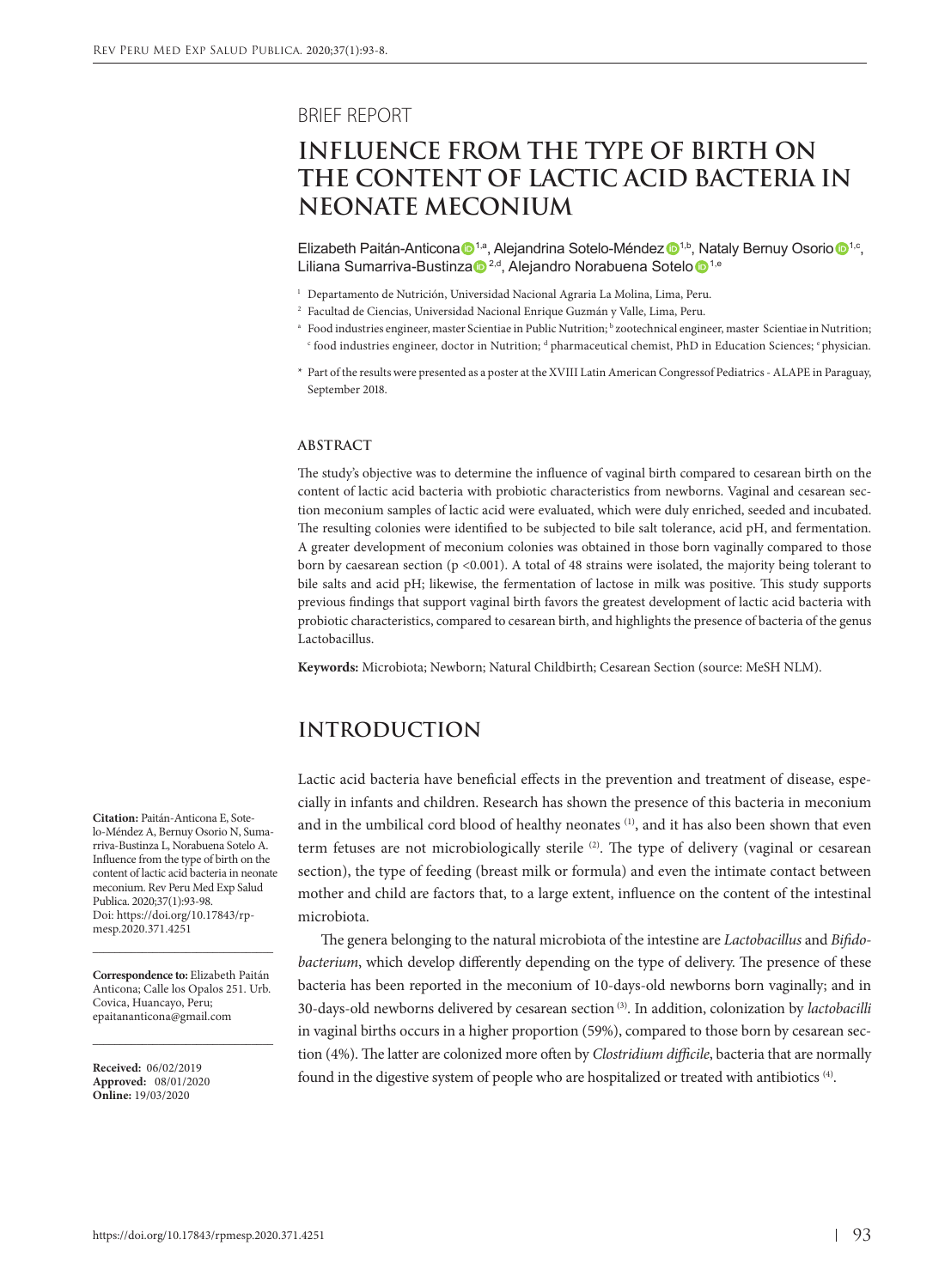During a cesarean delivery, the transmission of bacteria from the mother to the newborn is interrupted, which normally occurs through the vaginal route. This leads to an increase in diseases, such as celiac disease (5), type 1 diabetes (6) and obesity (7). In Peru, the Ministry of Health reported that in 2015, births by cesarean section reached 34.5% of total births, and nine regions had above-average values, including Tumbes (49.8%), Tacna (47.2%) and Lima (42.8%).

Therefore, the objective of the present study was to determine whether the type of birth, vaginal or by cesarean section, influences the content of lactic acid bacteria with probiotic potential, found in the meconium of human neonates.

# **THE STUDY**

## **Sample collection**

Analytical observational study. During four months, 60 samples of meconium were randomly collected from human neonates from zero to three days old, from the National Institute of Perinatal Maternity (INMP) in Lima, 30 samples corresponding to vaginal deliveries and 30 to cesarean sections. Thirty samples were considered for each group of neonates, since the average number of births per day at the INMP is 60.

#### **Bacteria isolation**

For pre-fortification, 18 ml of Man-Rogosa-Sharp (MRS) broth (Germany, Merck) was added to 2 g of meconium in sterile bottles, which were incubated at 37 ºC for 24 hours (8) in a private clinical laboratory. The samples were then seeded in duplicate on MRS agar plates for lactic acid bacteria (Germany, Merck) adjusted to pH 5,5 and incubated at 37 °C for 24-48 hours in microaerobiosis. Afterwards, the samples were subjected to Gram staining, spore detection and catalase test for spore free Gram-positive bacilli; in addition, white and creamy colonies were counted considering the corresponding characteristics of color, size, shape and appearance<sup>(9)</sup>. Subsequently, two colonies of non-sporulated Gram-positive bacteria and negative catalase were selected <sup>(10)</sup>, isolated on MRS and modified MRS agar and incubated at 37 °C for 24-48 hours in microaerobiosis. The isolated strains were then inoculated into MRS broth tubes and incubated at 37 °C for 24 hours, and then centrifuged at 8000 g for five minutes. Finally, the supernatant was removed and 1 ml of MRS broth and 40% glycerol were added for storage at –80 °C.

### **Bile salt tolerance**

The test was conducted at the Microbiology and Biotechnology Laboratory of the Faculty of Zootechnics of Universi-

# **KEY MESSAGES**

**Motivation for the study:** Childbirth is considered the culmination of gestation. In Peru, since 2015, 34.5% of births occur by cesarean section, which may influence the content of intestinal microbiota, specifically lactic acid bacteria.

**Main findings:** Increased development of Lactobacillus bacteria was found in the Meconium from vaginal newborns compared to those born by cesarean section.

**Implications:** The type of delivery influences the content of lactic acid bacteria from the meconium of newborns, and it was found that vaginal delivery is more favorable for bacteria development.

dad Nacional Agraria La Molina (UNALM)). The test used 0.5 ml of inoculum activated for 18 hours in MRS broth, which was then added to tubes containing 0.3% of bovine bile salts (New Zealand, Sigma) and 4.5 ml of MRS broth; which was incubated at 37 °C for 24 hours <sup>(11)</sup>. The samples were read in a spectrophotometer at 600 nm (Genesys 10S UV-VIS model, Thermo Scientific), and the results, expressed as optical density. In addition, the percentage of survival (R) was calculated by the ratio of the log CFU/ml of both. The sample with bile salts, and the sample without (12).

#### **Acid pH tolerance**

0,5 ml of inoculum was added to tubes in aliquots of 4,5 ml of MRS broth at pH 3,0 acidified with 6M HCl (11). These samples were activated for 18 hours in MRS broth and incubated at 37 °C for 24 hours to measure resistance by optical density at 600 nm (Genesys 10S UV-VIS model, Thermo Cientific), to finally calculate R with respect to the reference (12).

### **Milk lactose fermentation test**

The test consisted in inoculating 3% of the strains into 20 ml of pasteurized milk (3/100v) which was incubated at 37 °C for 18 hours, to finally measure the final pH (12). This test was carried out in the Microbial Ecology and Biotechnology Laboratory of the Faculty of Sciences at UNALM.

#### **Statistical analysis**

The data recorded to determine the presence of lactic acid bacteria in the meconium of vaginal and caesarean section newborns were analyzed twice. The Kolmogorov-Smirnov test was used to assess normality. To evaluate the differen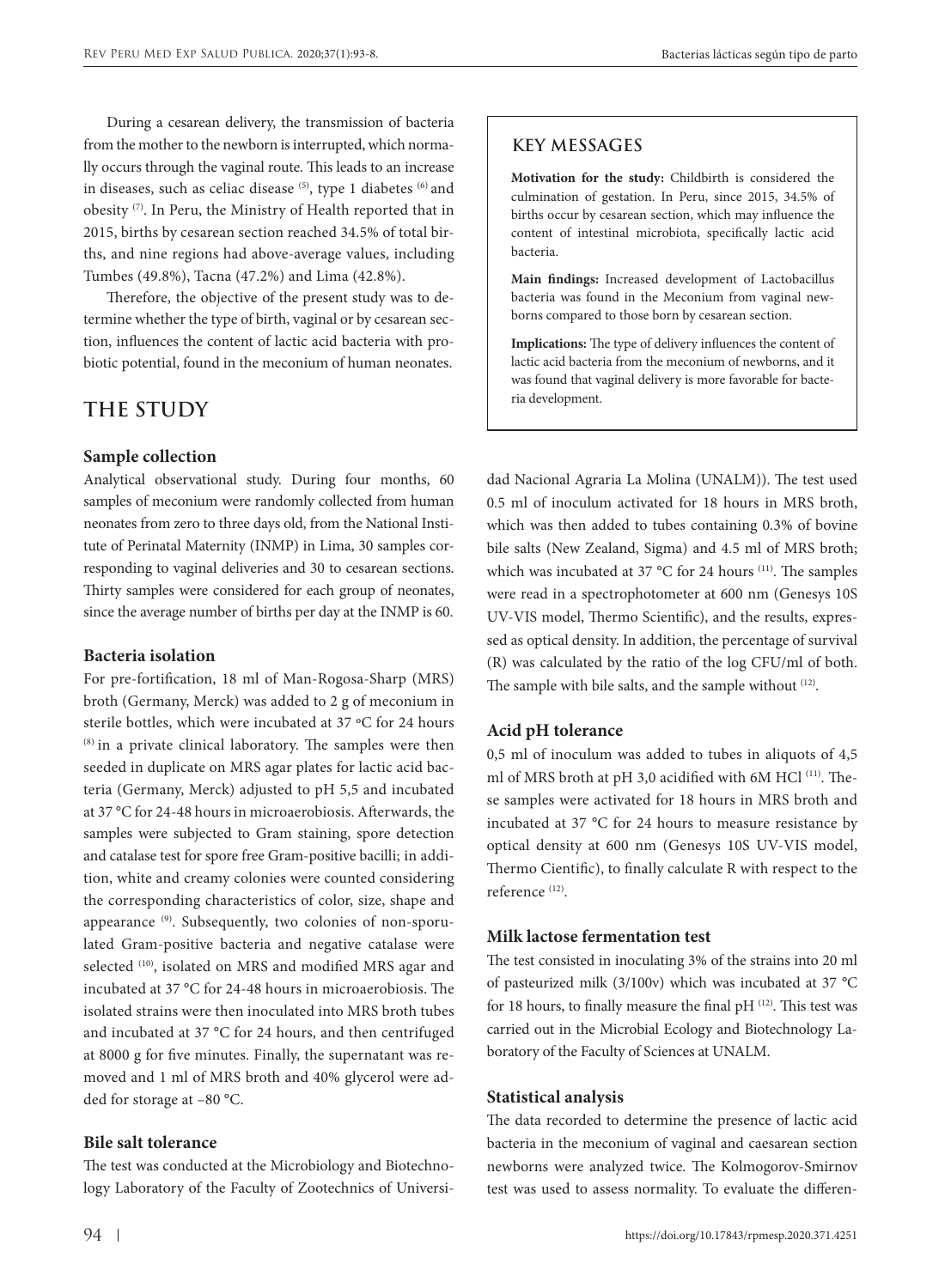ces in colony averages according to the type of delivery, the Mann Whitney U test was used through the SPSS 20 program. To analyze the acid pH and bile salt resistance tests, the Student's t-test was used in R-3.4.0.

### **Ethical considerations**

The study was approved by the INMP Research Ethics Committee. The purpose of the research was explained to the mothers of the infants, who gave their consent to take the samples.

# **RESULTS**

### **Sample collection**

Meconium samples from those born by cesarean section were greenish-yellow, while meconium samples from those born vaginally were greenish-black (Figure 1). During the recollection of meconium, there were differences in the samples from two infants born by cesarean section, which corresponded to 3-days-old infants; the remaining samples corresponded to 1-day-old infants. Likewise, 28 of the neonates born by cesarean section were fed with artificial formula and two of them with maternal milk from the third day of life; while those born vaginally were exclusively breastfed.

## **Isolation of bacteria**

In the pre-enrichment stage, two meconium samples from newborns by cesarean section formed gases that released unpleasant odors, said samples were then planted in Mac-Conkey agar. After incubation, the presence of colonies of enterobacteria was confirmed.



**Figure 1.** Meconium in neonates had a greenish-yellow coloration due to formula feeding in those born by cesarean section (left) and had a greenish color in breastfed neonates born vaginally (right).

In the plate growth test, 28 of 30 meconium samples from vaginal newborns showed growth of colonies of lactic acid bacteria (93.3%) compared to two of 30 meconium samples from those born by caesarean section (6.7%) (Figure 2). Likewise, the average number of colonies was higher in the meconium of those born vaginally (p<0.001) (Table 1). These colonies were observed under the microscope, and long thin bacilli and short bacilli were found, which correspond to characteristics of lactic acid bacteria (9). A total of 48 colonies were isolated and planted in modified MRS agar, and a better differentiation of the colonies according to size, color and border was observed (Figure 3).

### **Tolerance to bile salts and acid pH**

Forty-eight strains of lactic acid bacteria were isolated and subjected to a tolerance of >30% survival for 24 hours at an acidic pH of 3.0, and >20% survival at 0.3% bile salt concentration. A total of 33 (68.7%) surviving strains were obtained with greater resistance to acid than to bile salts, measured by absorbance.



Figure 2. Growth of colonies on MRS agar. A) There is evidence of increased growth of acidic bacteria from vaginal newborns. B) Compared to those born by cesarean section.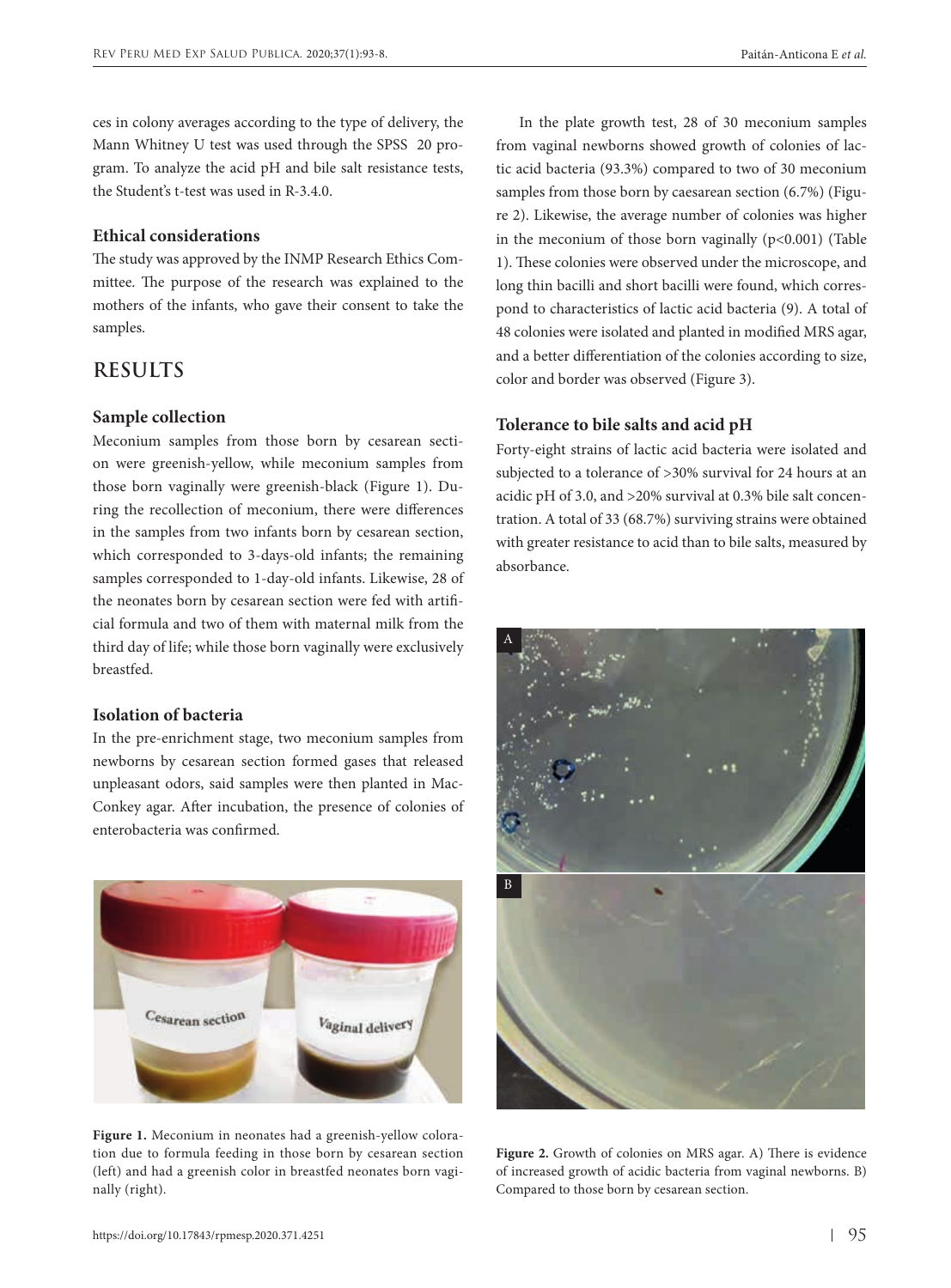|                                              | Vaginal route                        |                            | <b>Cesarean section</b>         |                       |                      |
|----------------------------------------------|--------------------------------------|----------------------------|---------------------------------|-----------------------|----------------------|
|                                              | Value                                | Range <sup>a</sup>         | Value                           | Range <sup>a</sup>    | p Value              |
| LAB colony count $(CFU/g)$ ,<br>median (IQR) | $0.78 \times 10^6 (0.6 \times 10^6)$ | $0.0$ a $2.14 \times 10^6$ | $8 \times 10^3 (4 \times 10^3)$ | $0.0$ a 22.7 x $10^3$ | < 0.001 <sup>b</sup> |
| Resistance to acid pH, medium (SD)           | 3.95(0.18)                           | 3.71 a 4.71                | 3.92(0,07)                      | 3.82 a 4.08           | 0.0001 <sup>c</sup>  |

**Table 1.** Count of lactic acid bacteria developed on MRS agar and acid pH resistance test, in vaginal newborns and by cesarean section

a Minimum - maximum; <sup>ь</sup> Mann Whitney U-test; <sup>с</sup> Student's t-test

IQR: interquartile range; SD: standard deviation; LAB: lactic acid bacteria, CFU: colony forming units

#### **Milk fermentation test**

All the isolated strains fermented the lactose in the milk, obtaining an average pH of  $3.95\pm0.22$  ( $3.71 \le pH \ge 4.71$ ).

# **DISCUSSION**

It was shown that meconium from vaginal newborns had a higher presence of lactic acid bacteria than meconium from cesarean newborns, and little presence of anaerobic organisms.

The growth of acid-forming bacteria in samples of meconium from vaginal newborns is related to the largest quantity of lactobacilli in a woman's vagina, which, during childbirth, is transmitted to and colonizes the mucous membrane of the digestive, respiratory, urogenital and skin tracts of the newborn <sup>(13)</sup>. Intestinal colonization occurs especially by the genus Lactobacillus, which contributes to the formation of microbiota in neonates (14-15). Therefore, we consider that the increased growth of lactic acid bacteria in the meconium of vaginal newborns was due to the passing through the birth canal and the exclusive breastfeeding they received.

In contrast, meconium in newborns born by cesarean section showed a greater presence of enterobacteria, which would be directly related to the presence of the genera Clostridium, Staphylococcus, Propiobacterium and Corynebacterium in the digestive tract of these newborns (14-15). In addition, recent research indicates that those born by cesarean section would lack intestinal colonization, or that this would occur late, even up to one year of age (16). Therefore, the low growth of lactic acid bacteria in the meconium of newborns born by caesarean section (6.7%) would be related to the low consumption of breast milk on the third day of life, since the presence of lactic acid bacteria (*Lactobacillus, Staphylococcus, Streptococcus* and *Bifidobacterium)* has been reported in breast milk, which is transmitted to the newborn when it is breastfed (17).

The greenish-yellow color and the characteristic strong smell of feces from cesarean section newborns, presumably from formula feeding, is different from that observed in vaginal infants who were fed primarily breast milk (13).

The characteristics described of the counted and selected white colonies in solid medium correspond to the description of



**Figure 3.** Isolation of colonies on MRS agar from the meconium of vaginal newborns. A) MRS agar modified with blue bromophenol to differentiate colonies of lactic acid bacteria. B) Agar without growth modified MRS. C) Modified MRS agar with isolated colonies of round shape characteristic of lactic acid bacteria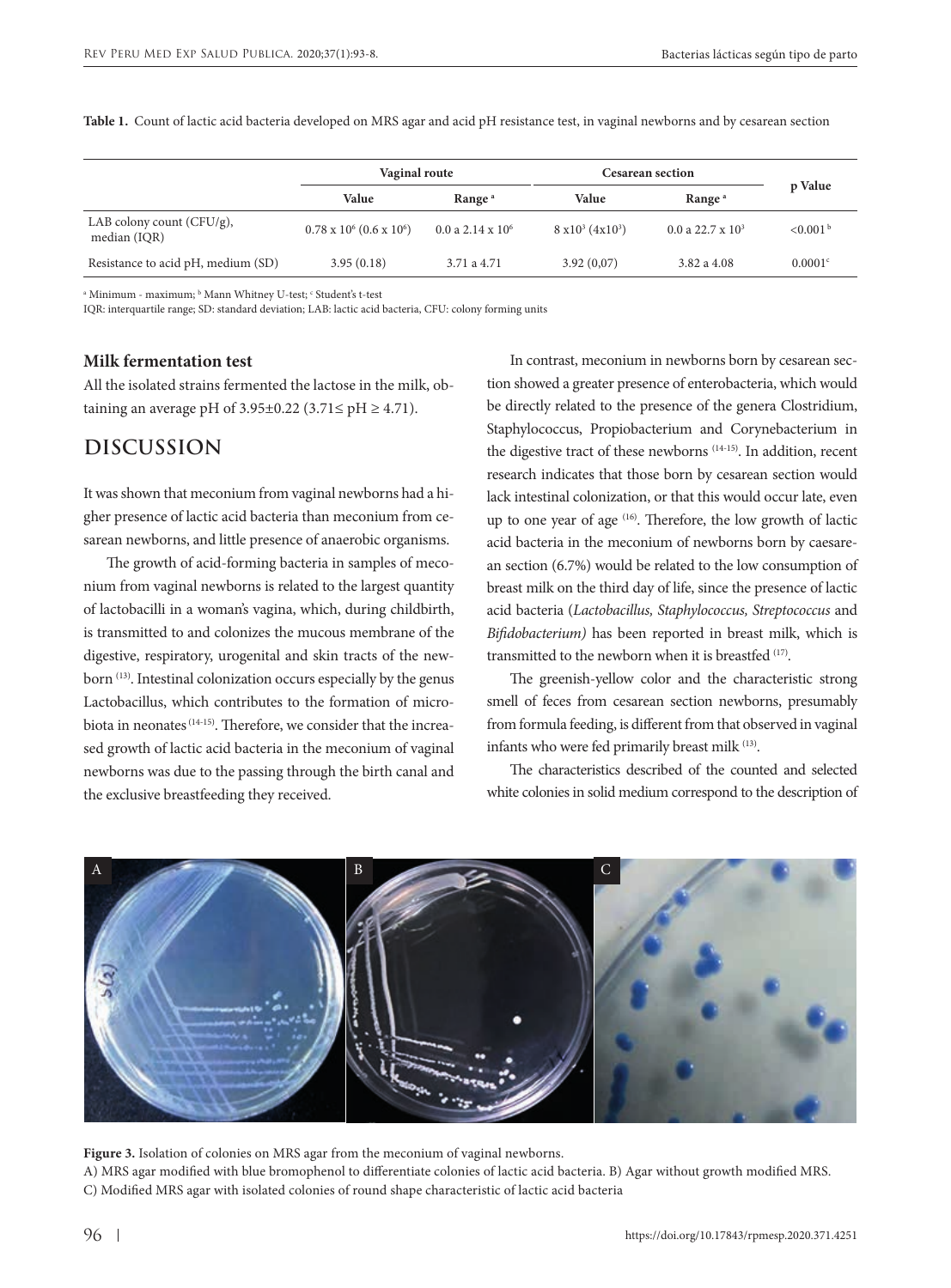lactic acid bacteria of the genus *Lactobacillus* (9). These bacteria, growing in MRS broth, showed rapid precipitation of white cells at the bottom of the tube, which occurs when growth ceases, giving rise to a soft and homogeneous sediment (18).

Of the total strains of lactic acid bacteria isolated, 68.7% showed resistance to gastrointestinal conditions during an exposure time of 24 hours measured by absorbance. This value is less than the 73.3% reported for *Lactobacillus ramosus* exposed for two hours (19), the difference could be related to the exposure time. It is likely that the surviving strains were *Lactobacillus casei* (ATCC 27139, FAGRO 98, FAGRO 98LP) and *Lactobacillus rhamnosus* (FAGRO 36.5), since their resistance to acid pH and high bile salt concentrations has been reported, even surviving in the gastrointestinal tract <sup>(20)</sup>.

All the isolated lactic acid bacteria fermented the milk lactose and the average pH recorded was 3.95, which is within the range of *Lactobacillus spp*<sup>(12)</sup>.

Among the study limitations, it should be mentioned that, the samples extraction was limited to two to three per week, for each group evaluated. The time interval between

the collection of each sample depended on the defecation of the neonate, which influenced its transfer to the laboratory for the corresponding analyses. However, once the sample was collected, it was kept in adequate conditions to avoid contamination and deterioration.

Finally, it can be concluded that meconium from vaginal newborns showed a greater development of lactic acid bacteria with a greater presence of bacteria of the genus Lactobacillus compared to those born by cesarean section, in whom the presence of enterobacteria was evident.

**Acknowledgements:** To Dr. Luz Veliz Sedano and Dr. Aida Cordero for their valuable contributions to the development of this research.

**Authorship contribution:** EPA and LSB carried out the conception and design of the article, and the data collection. EPA, ASM, LSB and NBO performed the data analysis and interpretation and the writing of the article. ASM, NBO and ANS provided technical and administrative assistance. All authors approved the final version of the article.

**Funding sources:** Self-fund research and financial support of Fundacion para el Desarrollo Agrario of Universidad Nacional Agraria La Molina.

**Funding sources:** All authors have none to declare

# **REFERENCES**

- 1. Harmsen HJM, Wildeboer-Veloo ACM, Raangs GC, Wagendorp AA, Klein N, Bondels JG, *et al*. Analysis of intestinal flora development in breast-fed infants by using molecular identification and detection methods. J Pediatr Gastroenterol Nutr. 2000;30(1):61-7.
- 2. Jiménez EA. Fuentes de bacterias para la colonización del intestino del neonato: aplicación para el tratamiento de la mastitis lactacionales. [Tesis Doctoral]. Madrid: Universidad Complutense de Madrid; 2010 [citado el 20 de junio de 2017]. Disponible en [https://eprints.ucm.](https://eprints.ucm.es/10063/1/T31541.pdf) [es/10063/1/T31541.pdf](https://eprints.ucm.es/10063/1/T31541.pdf)
- 3. Grönlund MM, Lehtonen OP, Ferola E, Kero P. Fecal microflora in healthy infants born by different methods of delivery: permanent changes in intestinal flora after cesarean delivery. J Pediatr Gastroenterol Nutr. 1999;28(1):19-25.
- 4. Mitsou EK, Kirtzalidou E, Oikonomou I, Liosis G, Kyriacou A. Fecal microflora of Greek healthy neonates. Anaerobe. 2008;14(2):94-101. doi: 10.1016/j.anaerobe.2007.11.002
- 5. Marild K, Stephansson O, Montgomery S, Murray JA, Ludvigsson JF. Pregnancy outcome and risk of celiac disease in offspring: a nationwide case-control study. Gastroenterology. 2012;142:39–45. doi: 10.1053/j. gastro.2011.09.047
- 6. Aumeunier A, Grela F, Ramadan A, Pham Van L, Bardel E, Gomez Alcala A, *et al*. Systemic Toll-like receptor stimulation suppresses experimental allergic asthma and autoimmune diabetes in NOD mice. PLoS ONE. 2010;5(7):e11484. doi: 10.1371/journal.pone.0011484
- 7. Blustein J, Attina T, Liu M, Ryan AM, Cox LM, Blaser MJ, *et al.* Association of caesarean delivery with child adiposity from age 6 weeks to 15 years. Int J Obes (Lond). 2013;37(7):900–6. doi: 10.1038/ijo.2013.49
- 8. Moreno R, Salas EJ, Pérez CI, Jiménez J. Evaluación del potencial probiótico de Lactobacilos aislado de heces de lactantes y leche materna. Rev Fac Med ULA. 2011;20(1):135-9.
- 9. Kandler O, Weiss G. Regular nonsporing Gram positives rods. En: Sneath PHA, Mair NS, Sharpe ME, Holt JG, editors. Bergey's Manual of Systematic Bacteriology. Vol 2. Baltimore: Maryland; 1986. pp. 1208-60.
- 10. Mejía-Rodríguez JA, Chacón- Rueda Z, Guerrero-Cárdenas B, Ottoniel-Rojas J, López-Corcuera G. Obtención de cepas de *Lactobacillus*: Caracterización *in vitro* como posible potencial probiótico. Rev Cientif. 2007;17(2):178-85.
- 11. Lara C, Burgos A. Potencial probiótico de cepas nativas para uso como aditivos en la alimentación avícola. Rev Colomb Biotecnol. 2012;14(1):31-40.
- 12. Sánchez L, Omura M, Lucas A, Pérez T, Llanes M, Luce C. Cepas de *Lactobacillus* spp. con capacidades probióticas aisladas del tracto intestinal de terneros neonatos. Rev Salud Anim. 2015;37(2):94-104.
- 13. Gritz EC, Bhandari V. The Human Neonatal Gut Microbiome: A Brief Review. [Front Pediatr](https://www.ncbi.nlm.nih.gov/pmc/articles/PMC4485073/). 2015;3:17. doi: 10.3389/fped.2015.00017
- 14. Biasucci G, Rubini M, Riboni S, Morelli L, Bessi E, Retetangos C. Mode of delivery affects the bacterial community in the newborn gut. Early Hum Dev. 2010;86(1):13–5. doi: 10.1016/j.earlhumdev.2010.01.004
- 15. Madan JC, Salari RC, Saxena D, Davidson L, O'Toole GA, Moore JH, *et al*. La colonización microbiana del intestino en neonatos prematuros predice la sepsis neonatal. Arch Dis Child Fetal and Neonatal Edition. 2012;97(6):F456-62.